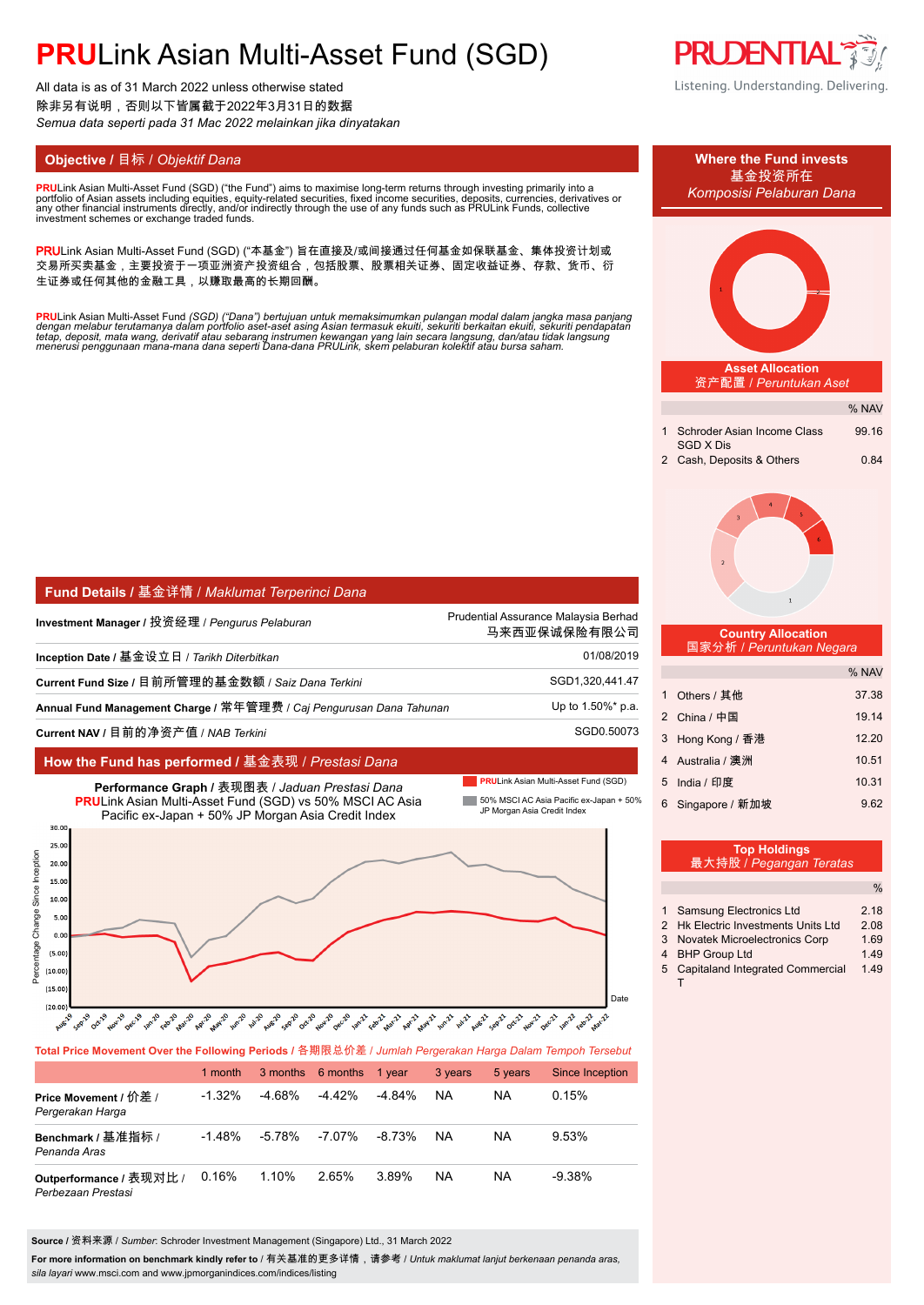# **PRU**Link Asian Multi-Asset Fund (SGD)

All data is as of 31 March 2022 unless otherwise stated 除非另有说明,否则以下皆属截于2022年3月31日的数据 *Semua data seperti pada 31 Mac 2022 melainkan jika dinyatakan*

### **Monthly Update /** 每月简报 / *Peningkatan Bulanan*

#### **Market Review /** 市场回顾 */ Tinjauan Bulanan*

Asia Pacific ex Japan equities declined in March as investors continued to digest the impact of the shocking events in Ukraine following Russia's invasion of the country . Western sanctions on Russia led to higher commodity prices and fresh concerns over rising inflation.

China was the worst-performing index market, affected by market events as well as rising Covid-19 cases which prompted lockdowns in coastal cities such as Shenzhen and Shanghai. Chinese markets also remain sensitive to geopolitical risks regarding the Ukraine war. Share prices were also lower in Taiwan, Thailand and the Philippines, while India, Indonesia and Singapore achieved muted gains in the month.

Over to fixed income, US 5-year and 10-year Treasury yields rose to their highest level in almost 3 years, ahead of a widely- anticipated Federal rate hike. This is the first of the rate hike series to help manage inflation. The US 10-year Treasury yield increased by 53 bps, from 1.82% to 2.35% over the month. Asian high yield bonds continued to underperformed investment grade bonds.

亚太(日本除外)股市在3月走跌,自俄罗斯侵略乌克兰后,投资者持续消化这些令人震惊的事件对乌克兰所造成的影响。西方国家对俄罗斯的制裁使到原产品 价格增加,再次引起通膨升温的关注。

中国乃是表现最差的指数市场,所受到的影响包括一些市场事件以及不断增加的新冠病毒个案,这令政府对海岸城市如深圳与上海实行封锁管制。此外,中国市 场依旧易受乌克兰战争的地理政治风险所影响。台湾、泰国与菲律宾的股价较低,印度、印尼和新加坡则取得些许回酬。

### 固定收益证券方面,在普遍预测的联储局升息之前,5年期与10年期美国国库债券(UST)达至近乎3年的高峰。此为应付通膨的一系列升息计划中之首次调 息。10年期UST回酬当月从1.82%增53基点至2.35%。亚洲高回酬债券的表现持续低于投资级债券。

*Ekuiti Asia Pasifik luar Jepun merosot di bulan Mac apabila pelabur terus menghadam kesan peristiwa mengejutkan di Ukraine berikutan pencerobohan Rusia ke atas negara tersebut. Sekatan Barat ke atas Rusia mengasak harga komoditi menjadi lebih tinggi dan kebimbangan baru tentang kenaikan inflasi.*

*China merupakan pasaran indeks berprestasi paling buruk, terjejas oleh keadaan pasaran serta peningkatan kes Covid-19 yang mengakibatkan sekatan pergerakan di bandar-bandar pinggiran pantai seperti Shenzhen dan Shanghai. Pasaran China juga kekal sensitif terhadap risiko geopolitik berkenaan perang Ukraine. Harga saham juga lebih rendah di Taiwan, Thailand dan Filipina, manakala India, Indonesia dan Singapura mencapai keuntungan yang kecil pada bulan itu.*

*Meninjau pendapatan tetap, hasil Perbendaharaan AS 5 tahun dan 10 tahun meningkat ke paras tertinggi dalam tempoh hampir 3 tahun, mendahului kenaikan kadar Persekutuan yang dijangka secara meluas. Ia adalah siri kenaikan kadar yang pertama bagi membantu menguruskan inflasi. Hasil Perbendaharaan AS 10 tahun meningkat sebanyak 53 mata asas, daripada 1.82% kepada 2.35% dalam tempoh tinjauan. Bon hasil tinggi Asia masih lagi tidak mengatasi pencapaian bon gred pelaburan.*

#### **Market Outlook /** 市场展望 */ Gambaran Bulanan*

Given the uncertain outlook for growth and inflation, we remain fairly diversified in our Asian equity portfolio. Longer term, we are still focused on the secular growth areas in the region and the stocks best placed to exploit this. Reassuringly, we continue to see attractive longer-term value in many stocks within the portfolio. Overall, the portfolio remains focused on maintaining a healthy level of diversification across companies with structural growth and income generating companies with attractive dividend levels.

Regarding Asian investment grade credits, valuation is supported by overall stable and improving fundamentals. On the other hand, the high yield segment continues to be plagued by negative headlines, driving heightened credit divergence across sectors and issuers. Overall, we believe Asian credit is likely to stay resilient compared to other EM regions given its higher quality composition and lower susceptibility to global fund flows due to its larger domestic investor base. We also maintain the view that credit valuations are attractive historically and relative to global corporates. We stay focused on selecting good credit quality to mitigate portfolio risk and volatility.

成长和通膨方面的不明朗展望,使我们在亚洲股票投资组合中保持广泛多元化投资的策略。在较长的期限内,我们仍将重点放在该区的长期成长领域与对之最有 利的股项上。整体而言,投资组合的重点依旧在于保持健康的多元化公司投资,意即结构性成长公司与提供高股息的创收公司。

```
就亚洲投资级债券而言,估值受到整体稳定与有所改善的基本面的扶持。另一方面,高回酬领域持续被负面的头条新闻所影响,结果各领域和发行者之间的信贷
分歧正在加剧。整体来说,和其他新兴市场区域相比,我们相信亚洲债券会保持稳健,因为其组合的品质较佳,而且也因境内投资者基础较大而不易受到全球资
金流动的影响。我们依旧认为债券估值比过往更具吸引力,和全球公司相比之下亦是如此。我们将重点放在选择优质的债券上,以减少投资组合的风险和波动。
```
*Mengambil kira prospek pertumbuhan dan inflasi yang tidak menentu, kami mengekalkan kepelbagaian dalam portfolio ekuiti Asia. Menyorort jangka lebih panjang, kami masih tertumpu pada kawasan pertumbuhan sekular di rantau ini dan stok berada pada tempat terbaik untuk mengeksploitasikannya. Secara meyakinkan, kami terus melihat stok dalam portfolio dinilai menarik menurut jangka panjang. Secara keseluruhannya, portfolio kekal tertumpu ke arah mengekalkan tahap kepelbagaian yang sihat merentasi syarikat dengan struktur pertumbuhan dan syarikat yang menjana pendapatan dengan tahap dividen yang menarik.*

*Mengenai kredit gred pelaburan Asia, penilaian disokong oleh asas keseluruhan yang stabil dan bertambah baik. Sebaliknya, segmen hasil tinggi terus dibelenggu oleh tajuk berita negatif, lalu mendorong perbezaan kredit yang semakin luas, merentas sektor dan penerbit . Secara keseluruhan, kami percaya kredit Asia berkemungkinan kekal berdaya tahan berbanding rantau EM lain memandangkan komposisi kualitinya yang lebih tinggi dan kerentanan kepada aliran dana global yang lebih rendah disebabkan oleh jumlah pelabur domestiknya yang lebih besar. Kami juga mengekalkan pandangan bahawa penilaian kredit adalah menarik dari segi sejarah dan relatif kepada korporat global. Kami kekal fokus dengan memilih kualiti kredit yang baik bagi mengurangkan risiko portfolio dan volatiliti.*

#### **Fund Review & Strategy /** 基金表现评论与投资策略 */ Tinjauan dan Strategi Dana*

The Fund returned -1.32% for the month, outperforming the benchmark return of -1.48% by 0.16%. Year-to-date, the fund returned -4.68%, outperforming the benchmark return of -5.78% by 1.10%.

Despite volatile market conditions, our exposure to Australian materials performed well, supported by rising commodity prices due to Russia's invasion of Ukraine. Elsewhere, Singapore REITs also did well, largely supported by the reopening theme as the country takes a "decisive but measured step forward" towards living with Covid-19. On the flip side, our Taiwanese semiconductor names detracted the most, continued to be affected by the broad technology sell off given inflation concerns.

On the other hand, the fixed income portfolio returned negatively in March, impacted by the rising yields due to heightened inflationary pressure stemming from surging commodity prices. Our exposures to Hong Kong detracted the most, as the city imposed several movement restrictions to contain the rising Covid-19 cases.

We continue to focus on positioning the portfolio against stagflationary risks and maintain our preference on equities over fixed income . We expect equity can still deliver positive returns but may be more muted as we shift to the mature phase of the economic cycle. The delivery of robust earnings will be crucial. As a result, diversification, strong asset allocation and risk management will be key in 2Q2022.